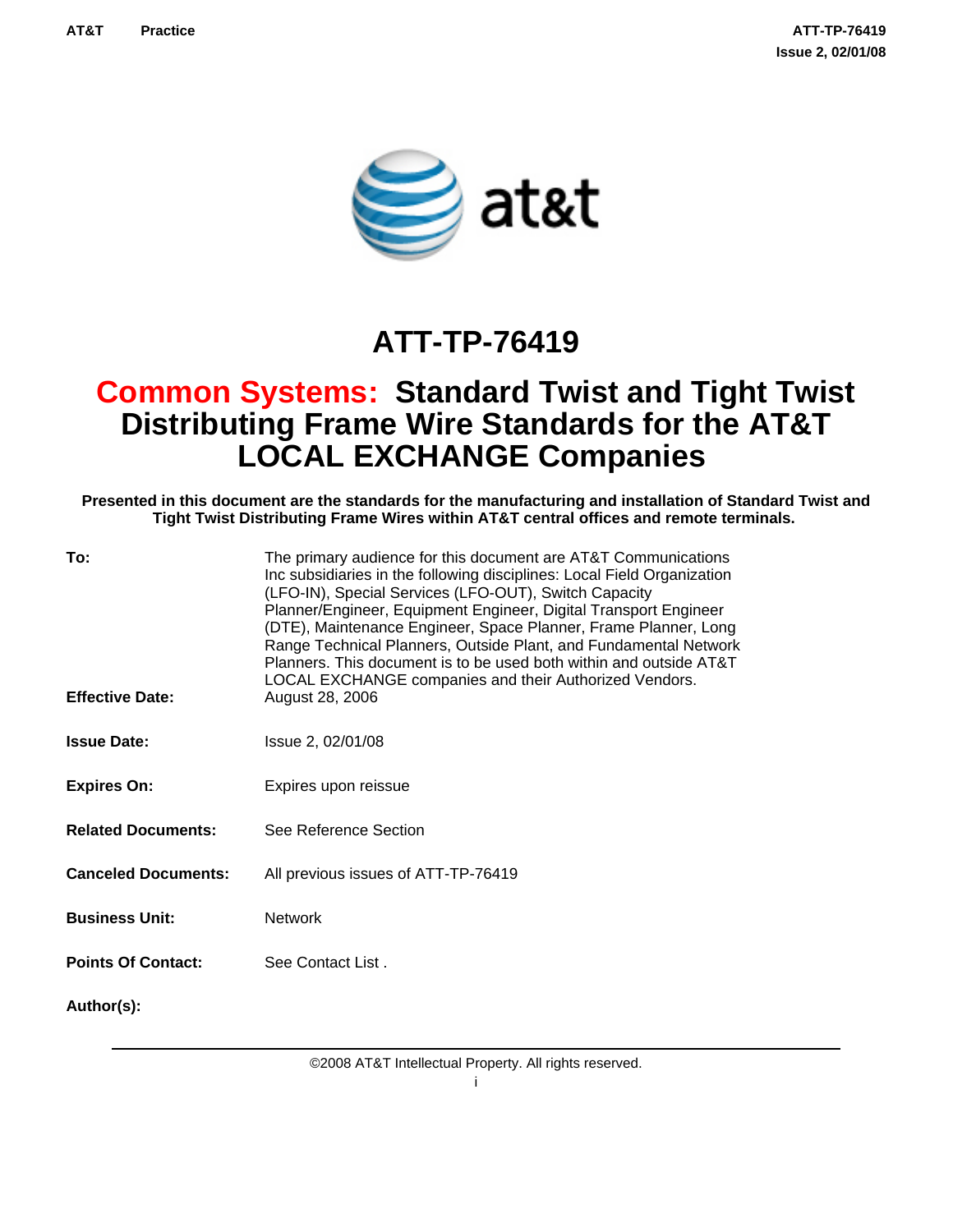#### **AT&T Practice ATT-TP-76419**

Wing Eng Jr., Lead Network Engineering Manager-NP&E (Common Systems), (925) 823-4616 **ATTUID** : we2583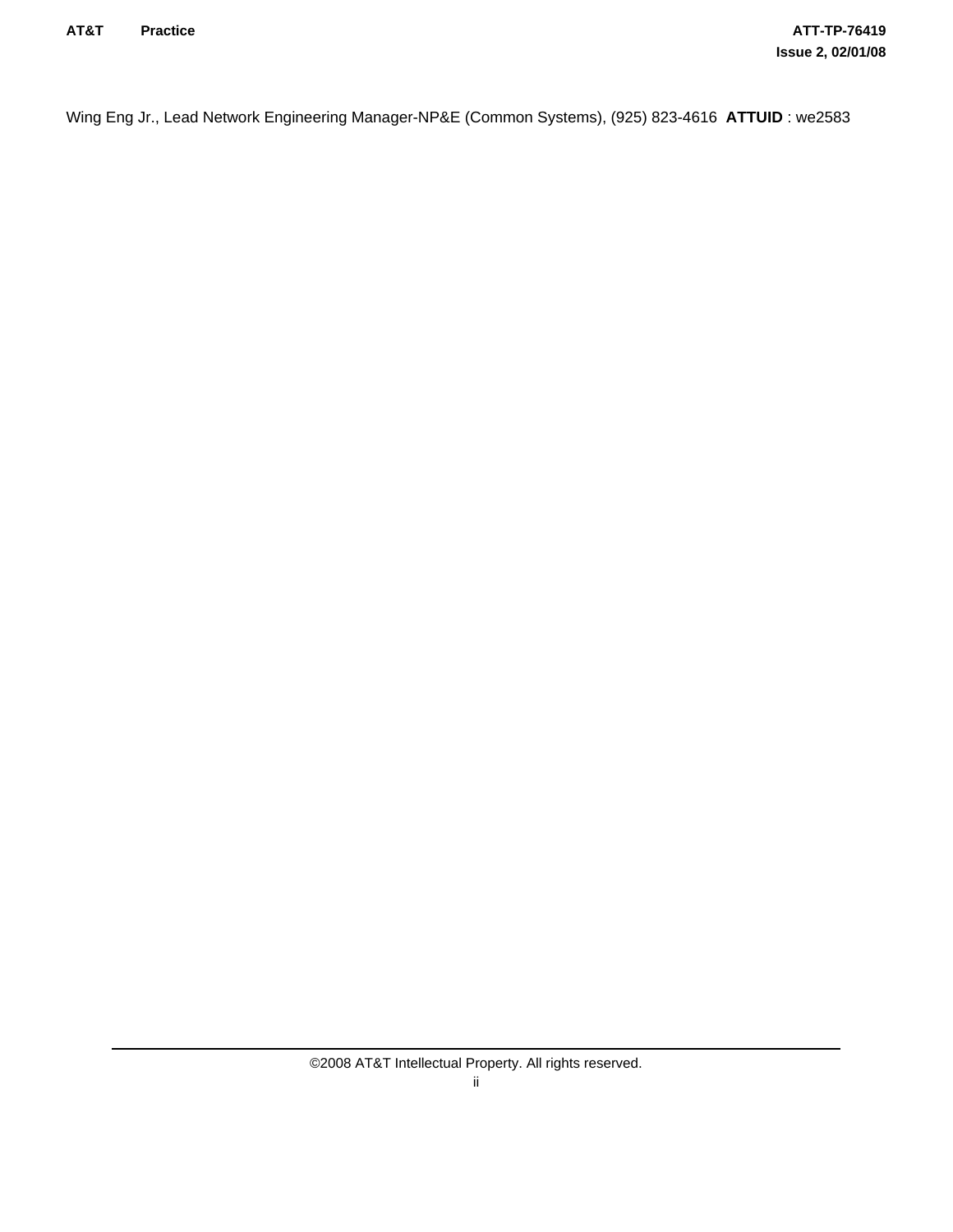# **Table Of Contents**

| 1.  | <b>Copyright</b>                                            | 1           |  |
|-----|-------------------------------------------------------------|-------------|--|
| 2.  | <b>Reason for Reissue</b>                                   | 1           |  |
| 3.  | <b>Introduction</b>                                         |             |  |
| 4.  | <b>Description</b>                                          | $\mathbf 2$ |  |
| 5.  | <b>Construction and Packaging</b>                           |             |  |
| 6.  | <b>Electrical Characteristics and Operating Temperature</b> |             |  |
| 7.  | <b>Additional Design Requirements</b><br>3                  |             |  |
| 8.  | <b>Testing and Validation</b>                               | 4           |  |
| 9.  | <b>References</b>                                           | 5           |  |
|     | <b>AT&amp;T Documents</b><br>9.1.                           | 5           |  |
|     | 9.2. Telcordia Documents                                    | 7           |  |
| 10. | <b>Key Words/Search Words</b>                               | 7           |  |
|     | <b>Contact List</b><br>11.                                  |             |  |
|     | <b>ACRONYMS</b>                                             | 8           |  |
|     | <b>Document Specific Acronyms</b><br>A.1.                   | 8           |  |
|     | A.2.<br><b>Network Acronyms Dictionary</b>                  | 8           |  |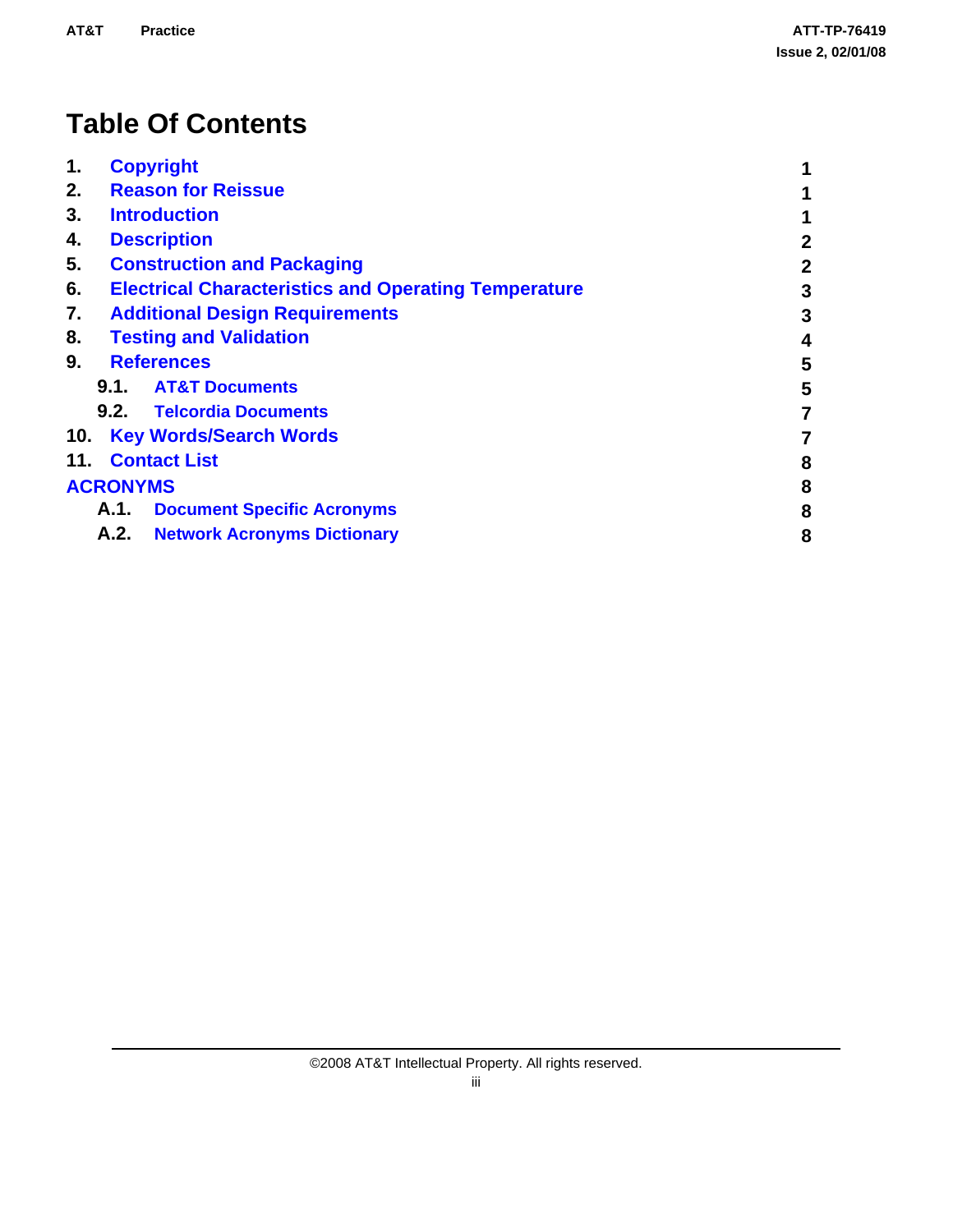**AT&T Practice ATT-TP-76419**

**Issue 2, 02/01/08**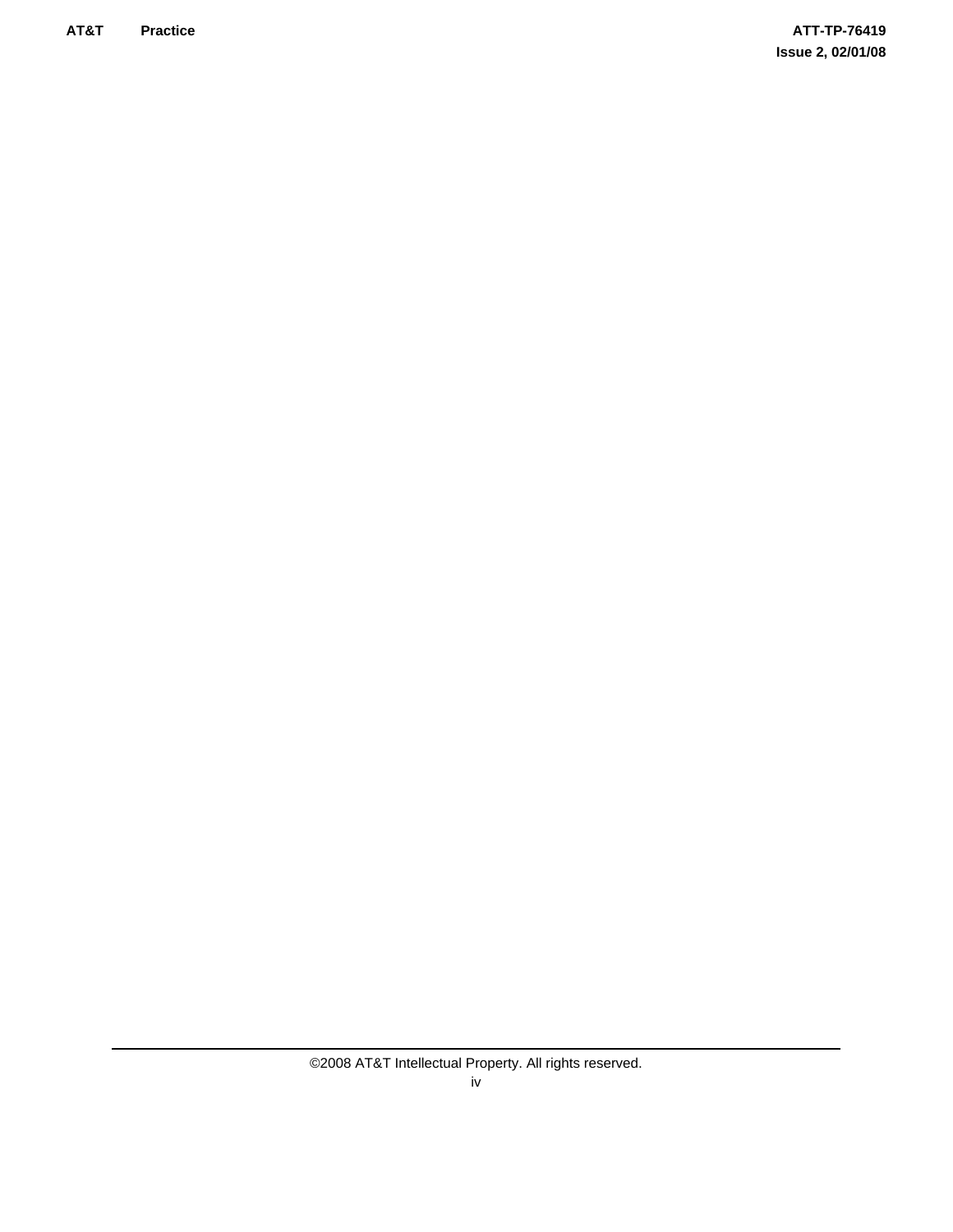# <span id="page-4-0"></span>**1. Copyright**

**Notice**: This document is an unpublished work protected by the United States copyright laws and is proprietary to AT&T Knowledge Ventures, L.P. Disclosure, copying, reproduction, merger, translation, modification, enhancement, or use by anyone other than authorized employees or licensees of AT&T companies without the prior written consent of AT&T Knowledge Ventures, L.P. is prohibited.

Copyright © 2006 AT&T Knowledge Ventures, L.P. All rights reserved.

**Trademarks:** Windows 95, 97, 98, 2000, NT, ME, XP, Excel, Word for Windows, PowerPoint, Internet Explorer, Office Professional 97, Visio 2000, Visio Professional 2003, Visio Enterprise Network Tools and Microsoft are trademarks of the Microsoft Corporation. Netscape Navigator is a trademark of the Netscape Corporation. AutoCAD 2000, 2000i, 2002 & 2003 are trademarks of the Autodesk Corporation. Adobe Acrobat 8.0 and PDF are trademarks of the Adobe Corporation. Common Language#, SWITCH®, TIRKS#, CLEI#, CLLI® and CLFI# are registered trademarks of Telcordia Technologies Inc. ANSI is a trademark of the American National Standards Institute. IEC is a trademark of the International Electrotechnical Commission. NTA is a trademark for the National Telecommunications Alliance. OHSA is the trademark for the Occupational Health Safety Administration, U.S. Department of Labor. FDA is a trademark of the U.S. Food and Drug Administration, U.S. Department of Health and Human Services. All other trademarks belong to their respective owners.

#### **Publisher:**

Network Planning & Engineering – Common Systems and Transport Standards AT&T Services Inc. (Attn: Wing Eng Jr.) 2600 Camino Ramon, RM 4S450N San Ramon, California 94583

### <span id="page-4-1"></span>**2. Reason for Reissue**

Issue 2 - Updated standards and testing procedures

### <span id="page-4-2"></span>**3. Introduction**

Standard twist distributing frame wire products allow for the deployment of lower speed service circuits such as POTS, and Sub -T1(1.544 Mb/s) within the distributing frames of AT&T central offices. These standard twist distributing frame wire products may be manufactured in the following colors: White/Blue/Red/Green(4 conductor), White/Orange(2 conductor), White/Blue(2 conductor), White/Red(2 conductor), Yellow/Blue/Red/Green(4 conductor), Yellow/Orange(2 conductor), Yellow/Blue(2 conductor), and Yellow/Red(2 conductor). Tight twist, two(2) conductor, distributing frame wire products allow for the deployment of both xDSL and HI-CAP (T-1/HDSL) circuits within the distributing frames of AT&T central offices. The xDSL frame wire product is colored Violet/Blue, while the HI-CAP (T-1/HDSL) frame wire product is colored Violet/Red. These frame wire products are manufactured with a tight twist in order to minimize the impacts of electromagnetic interferences within the indoor environment that may lead to a disruption of either xDSL, HI-CAP (T-1/HDSL) or both services within AT&T central offices. xDSL represents the family of DSL services except for HDSL. Typical types of xDSL that are represented: ADSL, CDSL, SDSL, VDSL, etc. HDSL is exclusive to T-1/DS-1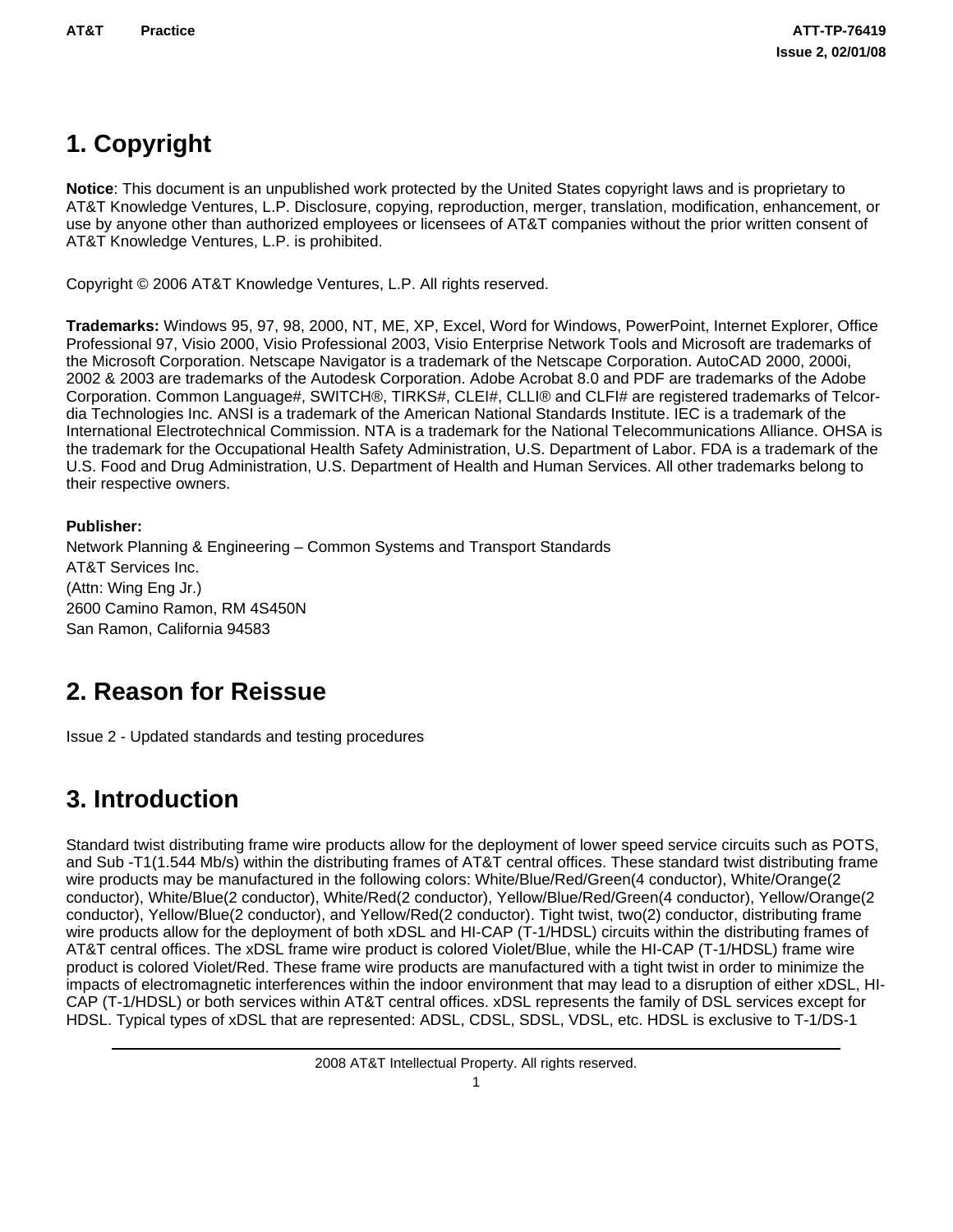services and is very disruptive to the rest of the xDSL family of services.

# <span id="page-5-0"></span>**4. Description**

Standard twist and tight twist distributing frame wire products are manufactured in both 22 gauge and 24 gauge sizes. The 22 gauge product is intended for use on the Main Distributing Frame (Conventional type), while the 24 gauge product is intended for use on the COSMIC (Modular) Distributing Frame. The wire must meet the AT&T mechanical and transmission performance specifications for twisted pair, standard twist and tight twist, distributing frame wires. These frame wires must conform to both Telcordia GR-136 and be UL listed as a communications wire/cable. The wire nickname used on distributing frames is "Jumper Wire".

### <span id="page-5-1"></span>**5. Construction and Packaging**

- Conductors: 22 AWG and 24 AWG solid tinned annealed copper
- Conductors and sheaths will be continuous without splices of any kind
- Insulation: flame retardant semi-rigid Polyvinyl Chloride (PVC), 90 degrees C, Nominal Thickness 0.008"
- Pairing: Twisting sufficient to meet electrical characteristics requirements as follows:
- 22 AWG and 24 AWG Standard Twist distributing frame wires will both have a maximum pair lay of 3.00 inches.

Transport speeds carried over these standard twist products are expected to be under 1.544Mb/s.

22 AWG and 24 AWG Violet/Blue xDSL distributing frame wires will both have a pair lay of 1.00 inch

22 AWG and 24 AWG Violet/Red HI-CAP (T-1/HDSL) distributing frame wires will both have a pair lay of 0.750 inch.

Transports speeds carried over these tight-twist products are expected to be at 1.544Mb/s and higher.

Twist lengths for Violet/Blue and Violet/Red tight-twist products are different to minimize possible spectrum interference to xDSL services by HI-CAP services.

• Insulation Color Coding(Standard Twist): White/Blue/Red/Green and Yellow/Blue/Red/Green for 3-Wire and 4-wire Specials, White/Orange and Yellow/Orange for Cutover Frame Wire, White/Blue and Yellow/Blue for POTS, and White/ Red and Yellow/Red for 2-Wire Specials. Note: The "White" insulation color indicates use on the Main Distributing Frame with 22 AWG Standard Twist Frame Wires, while the "Yellow" insulation color indicates use on the COSMIC Distributing Frame with 24 AWG Standard Twist Frame Wires .

- Insulation Color Coding(Tight Twist): Violet/Blue for xDSL and Violet/Red for HI-CAP (T-1/HDSL)
- Shielding: None
- Drain Wire: None
- Ripcord: None
- Outer Jacket: None
- Splices: None allowed for both continuity and non-continuity type splices

• Shiners: None allowed and must have a feedback mechanism to shut down the production line in case a shiner, bare copper under insulated wire, is detected

• Tangling: None allowed and must have a feedback mechanism to shut down the production line in case a tangled frame wire is detected

• Packaging: Available on black-plastic tapered reels and on coils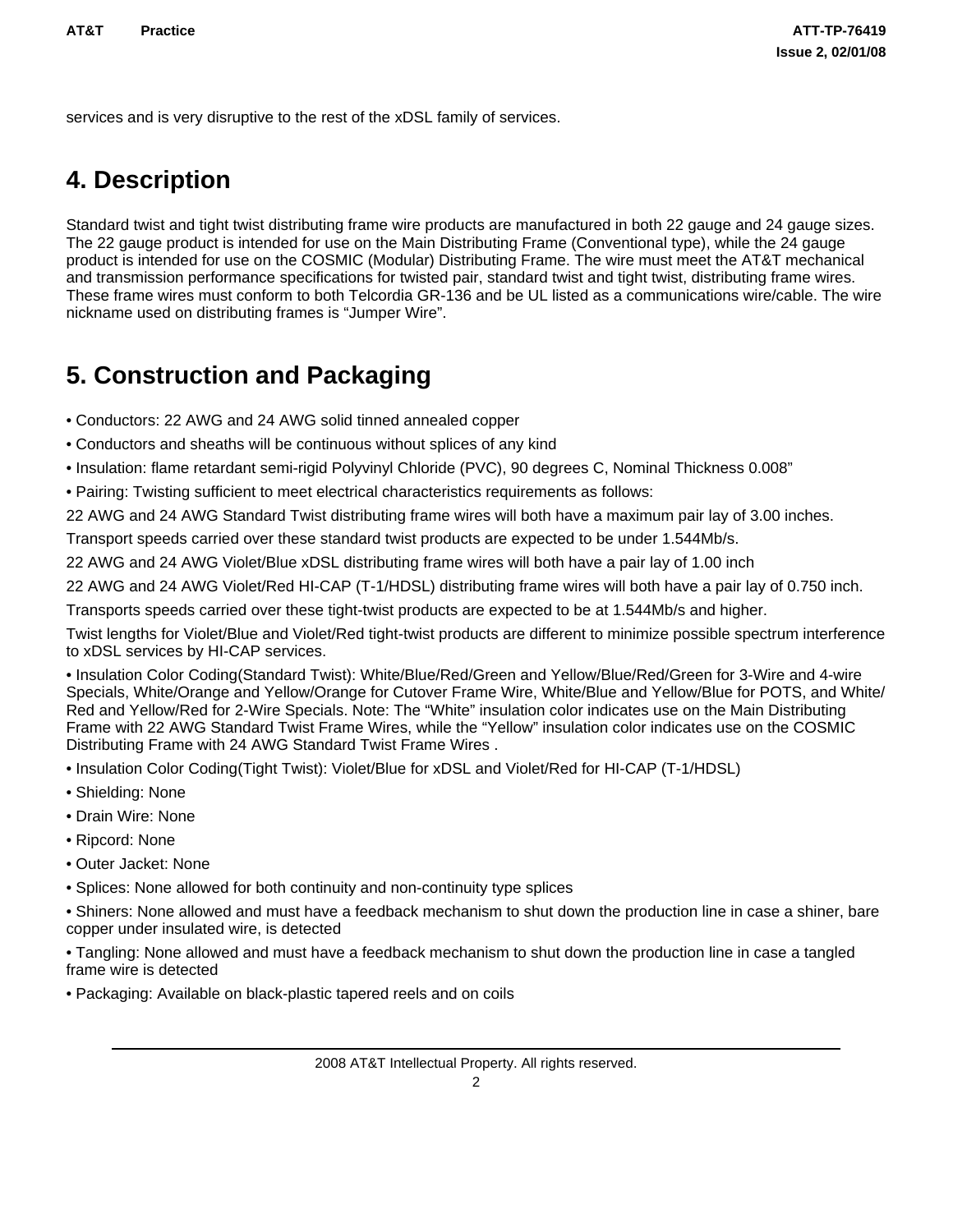### <span id="page-6-0"></span>**6. Electrical Characteristics and Operating Temperature**

• Electrical characteristics are defined at 20 degrees C.• Continuity and Shorts: All finished frame wire will meet the requirements of Telcordia Document GR-492-CORE, Section 7.1.

• Voltage Breakdown: Any length of the conductor must be capable of withstanding a minimum of 2,500 Volts AC (RMS) or 3,500 Volts DC. Voltage to be applied for at least one second between each conductor and all other conductors to be electrically connected.

• Insulation Resistance: Wet: 300,000 mega ohm feet minimum from the conductor to water

• DC Conductor Resistance: 22 AWG – 18.0 Ohms/1000 ft, maximum 24 AWG - 28.6 Ohms/1000 ft, maximum

• Coaxial Capacitance: 22 AWG - 0.150 Microfarads/kft @ 1KHz, nominal 24 AWG - 0.125 Microfarads/kft @ 1KHz, nominal24 AWG - 28.6 Ohms/1000 ft, maximum

• Characteristic Impedance: 22 AWG – 100 Ohms @ 1MHz, nominal 24 AWG – 100 Ohms @ 1MHz, nominal

• Operating Temperature: 85 degrees C, maximum

# <span id="page-6-1"></span>**7. Additional Design Requirements**

#### **Conductors:**

Factory joints, elongation and tin finish will all meet the requirements of GR-492-CORE; sections 2.3, 2.4 and 2.5, respectively. Note: maximum elongation for 22 AWG conductor shall be 30% and maximum elongation for 24 AWG conductor shall be 26%.

Breaking Strength – for 22 AWG conductors, 14 lbf (62 N) and for 24 AWG conductors, 9 lbf (40N).

#### **Insulation:**

Eccentricity – Insulated conductors will meet the requirements of GR-492-CORE, Section 4.2.

Porosity – When examined under 5X magnification, no porosity will be observed.

Tensile Strength – Minimum of 2,000 psi (13.8 MPa).

Ultimate Elongation – Minimum value of 150% for non-cross linked PVC; Minimum value of 100% for cross-linked PVC

Compression Resistance – Minimum value of 300 lbf for both 22 AWG and 24 AWG non-Cross Linked PVC; Minimum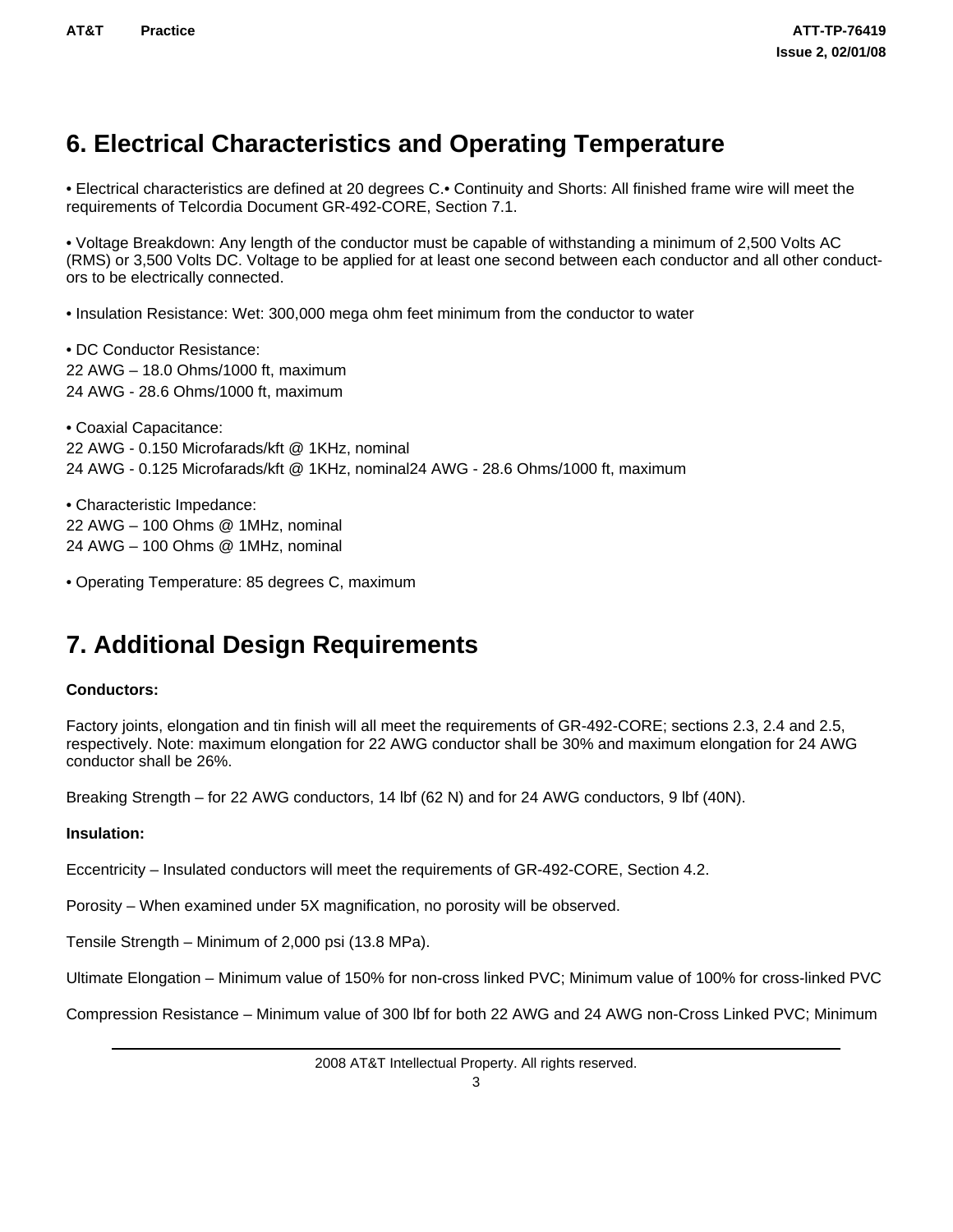value of 900 pounds for 22 AWG and 750 pounds for 24 AWG cross-linked PVC

Shrink Back – Not to exceed 3/16 inch, for both ends of a tested sample

Cut-Through Resistance – 4.0 lbs for 22 AWG and 3.5 lbs for 24 AWG non-cross linked PVC; 5.0 lbs for 22 AWG and 4.5 lbs for 24 AWG cross-linked PVC

Solder Heat Resistance – Minimum average resistance of 1.0 seconds for non-cross inked PVC and 1.5 seconds for cross-linked PVC

Resistance to Heat Aging – At a temperature of 100+/- 2 degrees C, the insulation will be able to retain 70% of its pretested elongation. The insulation will be capable of meeting its Munsell color characteristics when subjected to heat aging.

Heat Shock – When a sample is wrapped for six (6) turns around a steel mandrel, whose diameter is no greater than the diameter of the completed frame wire, and heated for one (1) hour at 70 degrees C, the sample shall retain 70% of its pre- tested elongation.

Adhesion – A maximum force of 4 lbs, and 3 lbs will be needed to remove insulation from the 22 AWG and 24 AWG conductors, respectively.

Cold Bend – Samples will be tested according to GR-492-CORE, Section 4.4.9, except that the test temperature will be -20 +/- 2 degrees C.

Insulation Scrape Abrasion – Samples of both standard twist and tight twist frame wires will be tested using a NOVA 600 Scrape Abrasion Tester, or equivalent device, using a 1000 gram (2.2 pound) load-weight in conjunction with a 1/16 inch diameter, ground hardened steel, cylindrical scrape head rod. The loaded scrape head will move back and forth along a stroke length of 3/8 inch of the sample under test and will replicate this motion at a rate of 60 cycles per minute. One cycle consists of one(1) forward and one(1) backward motion. Paired frame wires will have the "tip" portion of the insulated wire and "ring" portion of the insulated wire "separately" tested as samples. When the scrape rod exposes the bare, tinned copper, wire underneath the scraped-off insulation, the scrape abrasion tester will automatically stop and the number of cycles will be recorded on a digital counter. The minimum number of cycles for a "passing" insulation scrape abrasion test will be as follows: 22 AWG frame wire (each separate color of tip and ring) – 30 cycles; 24 AWG frame wire (each separate color of tip and ring) – 25 cycles.

Insulation Flammability – Insulated conductors will meet the fire resistance requirements of the latest issue of TR-NWT-000063, Network Equipment – Building System (NEBS) Generic Equipment Requirements, Sections 4.3 and 5.3. In addition, a maximum of two (2) of ten sample specimens may burn when tested at 28% oxygen level for a maximum of three (3) minutes of time, when tested in accordance with ASTM D2863-77.

Color Coding Requirements – Frame wire colors will meet the standards contained per ASTMD 1535-89, Standard Test Method for Specifying Color by the Munsell System under the North Sky Daylight equivalent of having a correlated color temperature of 7400 degree Kelvin.

# <span id="page-7-0"></span>**8. Testing and Validation**

All production samples of manufactured standard twist and tight twist distributing frame wires must pass the testing requirements contained within this document before potential purchase by AT&T is contemplated. At the request of AT&T technical staff, random samples will be forwarded to AT&T or a third party for validation at the wire manufac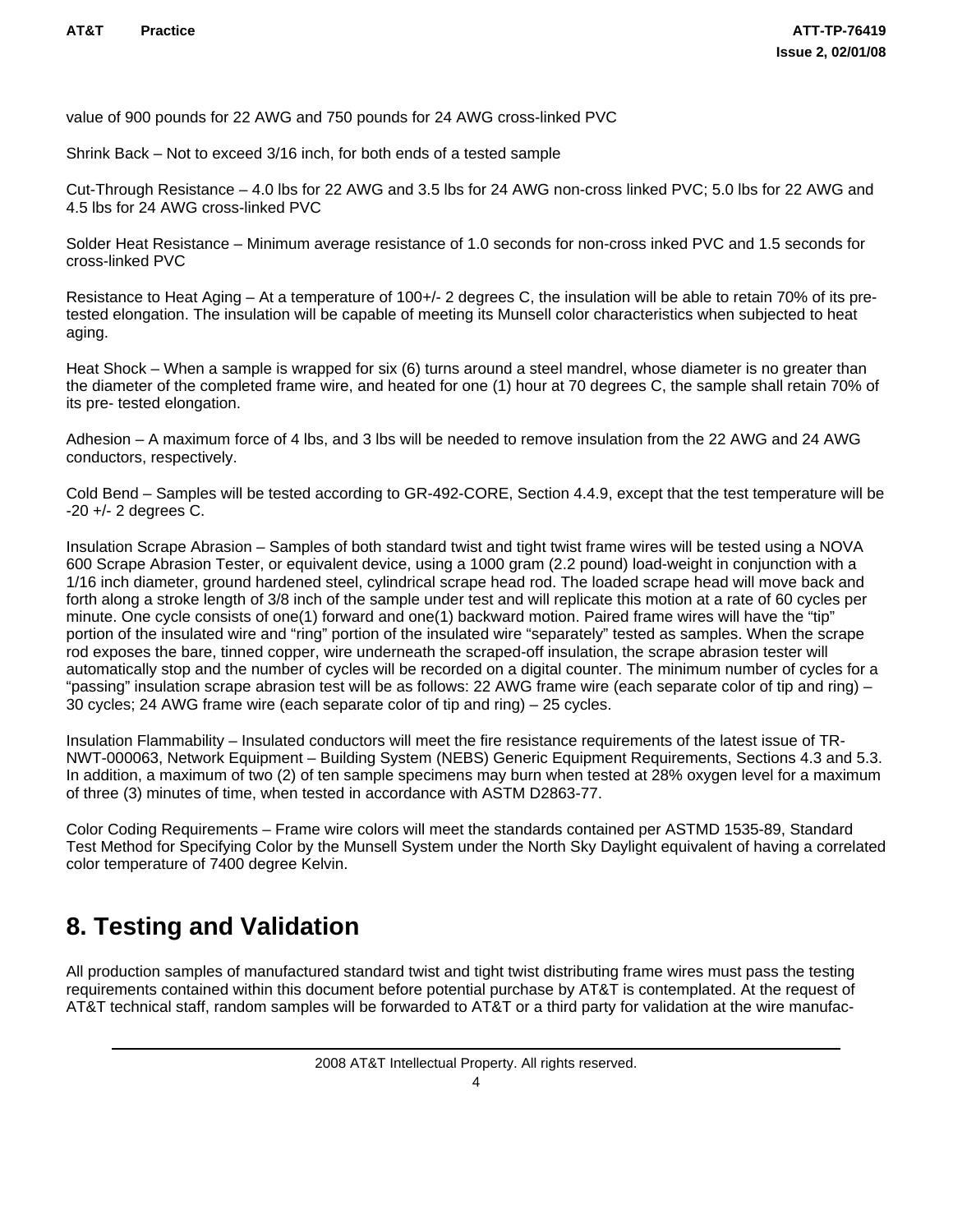turer's cost.

# <span id="page-8-0"></span>**9. References**

For further information or electronic copies of this document and related information, AT&T employees may visit the internal AT&T LOCAL EXCHANGE companies Web site: http://apex.att.com.

The external web site is: https://ebiznet.att.com/attnebs/

Telcordia documents may be obtained directly from Telcordia Technologies Inc.

### <span id="page-8-1"></span>**9.1. AT&T Documents**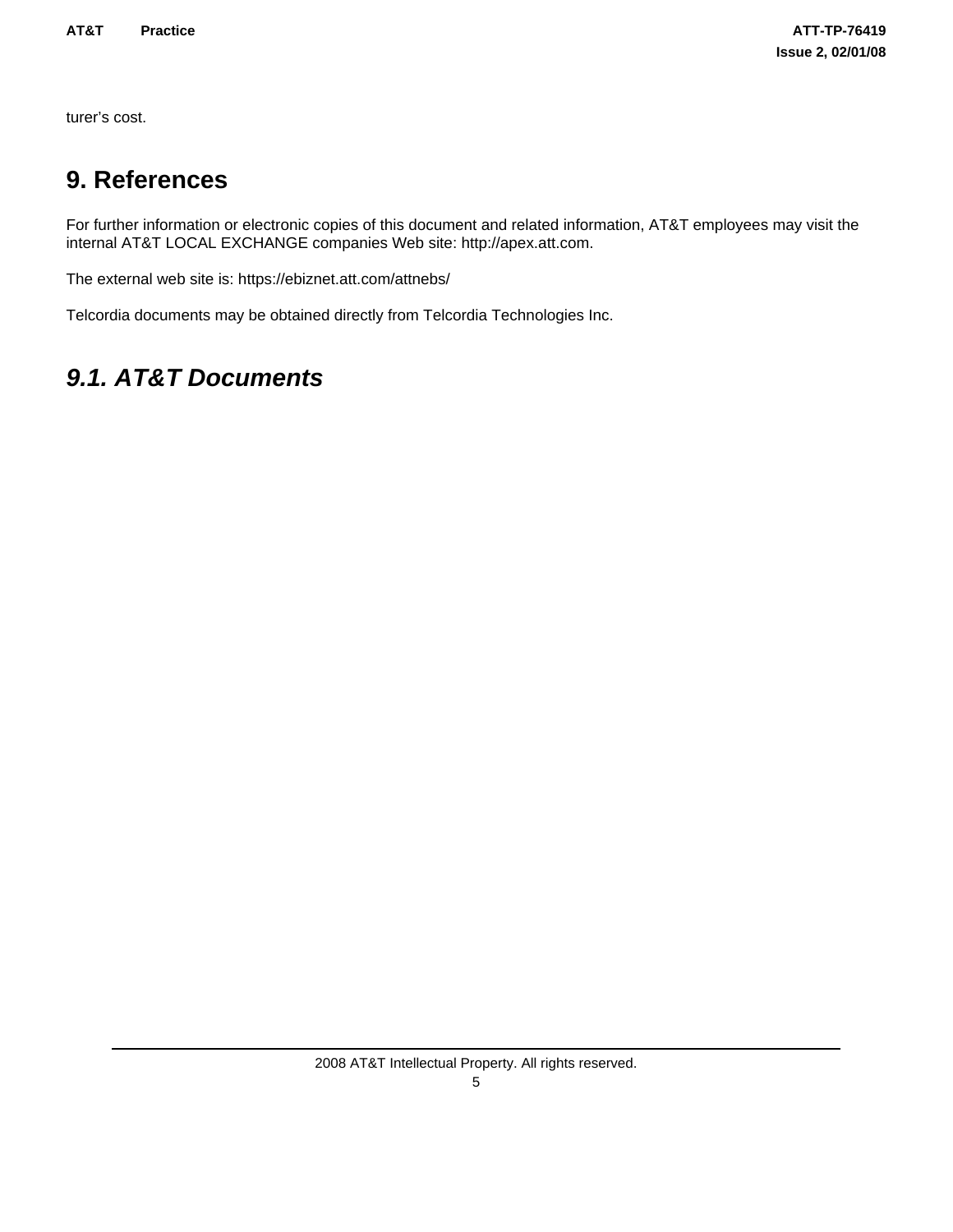| <b>Document Number</b>   | <b>Document Description</b>                                       | <b>Issue</b> |
|--------------------------|-------------------------------------------------------------------|--------------|
| ATT-TP-76200             | <b>AT&amp;T Network Equipment Building</b><br>Systems             | Current      |
| ATT-TP-76300             | AT&T Installation Guide Within the<br><b>Central Office</b>       | Current      |
| ATT-TP-76305             | <b>AT&amp;T Cable Installation &amp; Removal</b>                  | Current      |
| ATT-TP-76305-001         | AT&T SNFA Cable Installation & Re-<br>moval                       | Current      |
| ATT-TP-76305-002         | AT&T 48V DC Power Single Line Dia-<br>grams                       | Current      |
| ATT-TP-76400             | AT&T Firestopping (non-workmanship Current<br>& process)          |              |
| ATT-TP-76400             | <b>AT&amp;T Detail Engineering Require-</b><br>ments for the C.O. | Current      |
| ATT-TP-76401             | <b>AT&amp;T Space Planning</b>                                    | Current      |
| ATT-TP-76401-001         | <b>AT&amp;T Floor Loading Considerations</b>                      | Current      |
| ATT-TP-76407             | <b>AT&amp;T Equipment Framework</b>                               | Current      |
| ATT-TP-76408             | <b>AT&amp;T Equipment Superstructure</b>                          | Current      |
| ATT-TP-76410             | <b>AT&amp;T Raised Floors</b>                                     | Current      |
| ATT-TP-76212             | AT&T Telco Electrical and Optical<br><b>Ethernet Standards</b>    | Current      |
| ATT-TP-76413             | <b>AT&amp;T Connecting block Standards</b>                        | Current      |
| ATT-TP-76416             | AT&T Bonding and Grounding                                        | Current      |
| ATT-TP-76430             | <b>AT&amp;T Synchronization Standards</b>                         | Current      |
| ATT-TP-76450             | AT&T Common Systems Standards<br>Overview                         | Current      |
| ATT-TP-76450-001         | <b>AT&amp;T Common Systems Checklist</b>                          | Current      |
| ATT-TP-76450-002         | AT&T Common Systems Exception &<br><b>Evaluation Request</b>      | Current      |
| ATT-TP-76460             | AT&T Fiber Optic Protection in the<br><b>Central Office</b>       | Current      |
| ATT-TP-76461             | <b>AT&amp;T Fiber Optic Connector Cleaning</b>                    | Current      |
| ATT-TP-76461-002-531-050 | <b>AT&amp;T LFO-In Central Office Wire</b><br>Standards           | Current      |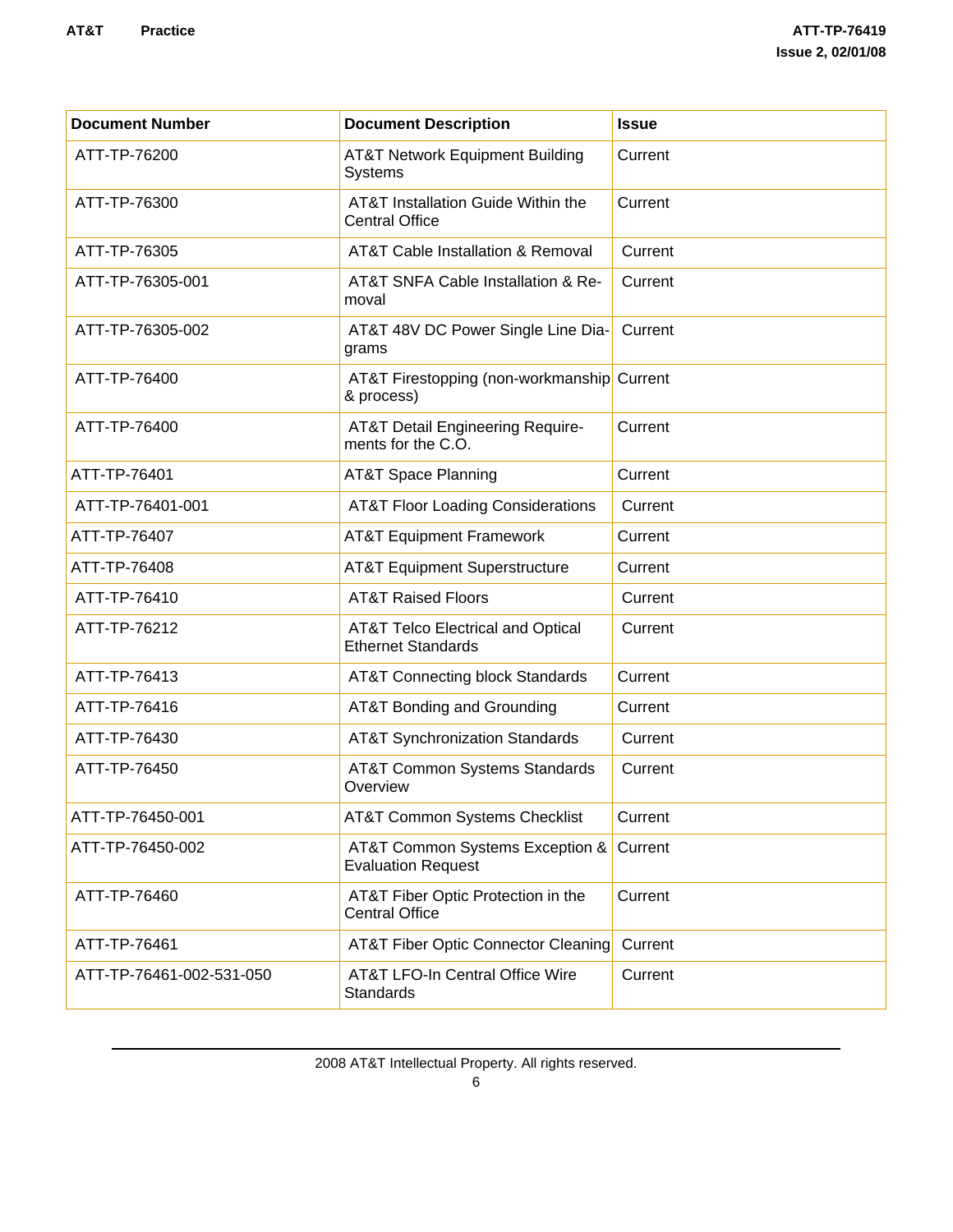### <span id="page-10-0"></span>**9.2. Telcordia Documents**

| <b>Document Number</b> | <b>Document Description</b>                                                                  | <b>Issue</b> |
|------------------------|----------------------------------------------------------------------------------------------|--------------|
| GR-136-CORE            | Telcordia - Generic Requirements for<br><b>Distributing Frame Wire</b>                       | Current      |
| <b>GR-137-CORE</b>     | Telcordia - Generic Requirements for<br><b>Central Office Cable</b>                          | Current      |
| <b>GR-518-CORE</b>     | Telcordia – Generic Switch Synchron-<br>ization                                              | Current      |
| <b>GR-253-CORE</b>     | Telcordia - SONET Synchronization<br>for the Network                                         | Current      |
| <b>GR-436-CORE</b>     | Telcordia - Digital Synchronization<br>Plan                                                  | Current      |
| GR-1209-CORE           | Telcordia - Generic Requirements for<br><b>Fiber optic Branching Components</b>              | Current      |
| <b>GR-449-CORE</b>     | Telcordia - Generic Requirements for<br><b>Fiber Distributing Frames</b>                     | Current      |
| <b>GR-1421-CORE</b>    | Telcordia - Generic Requirements for<br><b>ESD-Protective Circuit Packet Con-</b><br>tainers | Current      |

# <span id="page-10-1"></span>**10. Key Words/Search Words**

These are the words and phrases that users will search on:

- Common Systems
- NP&E
- Tight Twist
- Jumpers
- Cross-Connect
- xDSL
- T1